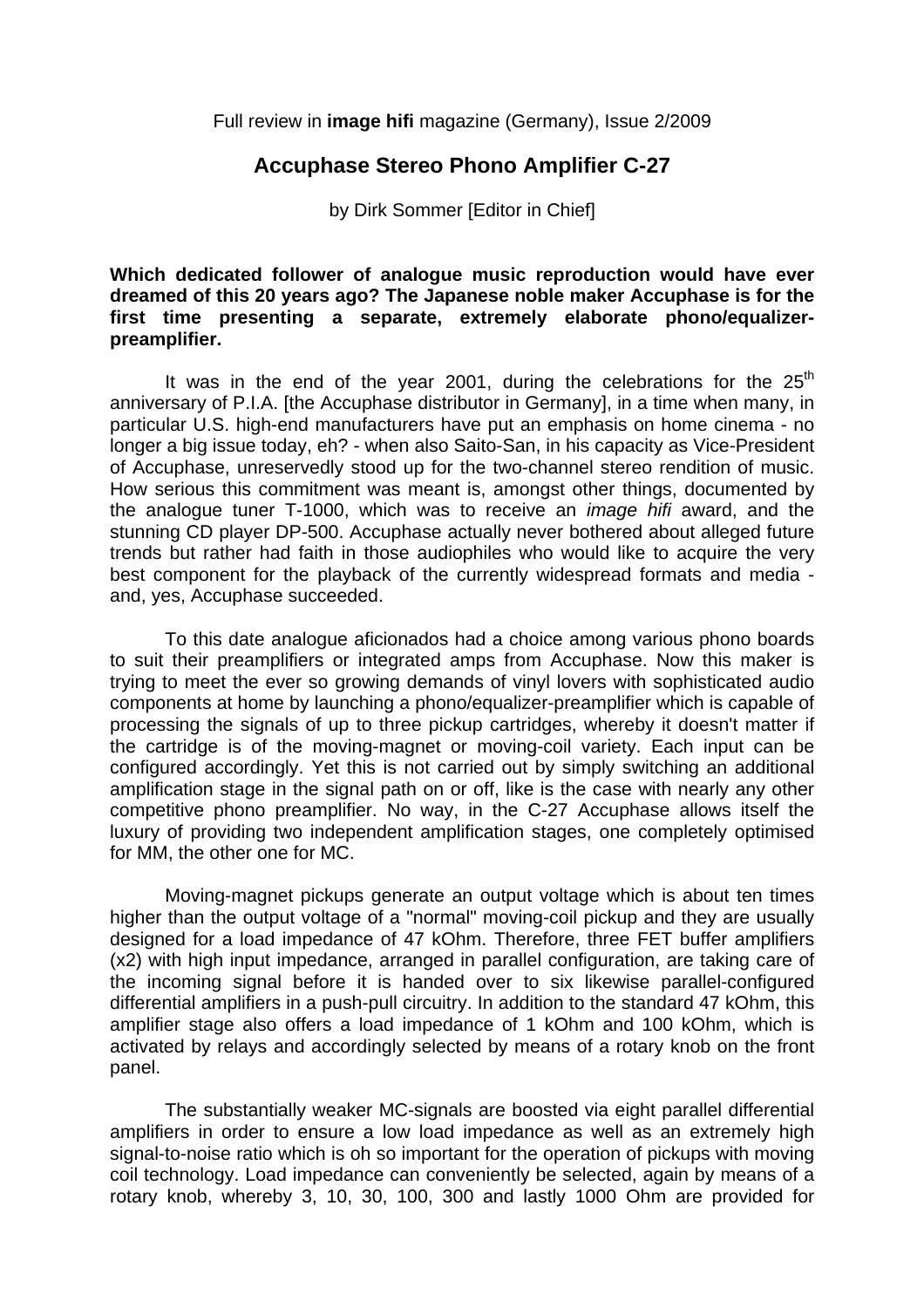experimentation. For each amplifier section, the gain can be augmented by 10 dB and then a subsonic filter can be activated by simply pressing a button. It goes without saying that the C-27 also features a memory facility for load impedance, overall gain, subsonic filter and, last but not least, MC- respectively MM-mode of operation. All this can be programmed for each input.

 The MM- and MC-amplifier of each channel share one circuit board made of Teflon which is said to have a low dielectric constant as well as low loss. The two boards for left and right channel are mounted above each other and supplied with energy by separate encapsulated toroidal power transformers with downstream stabilisation. The output signal is available at both RCA and balanced XLR connectors for each channel. Fortunately, you need no longer worry about the correct polarity of the balanced output signal and, if necessary, to have the phase eventually inverted at the preamplifier. It's because by means of a slide switch on the rear panel one can select if pin 2 or pin 3 of the XLR socket is to conduct the "hot" signal. The fine electronic circuitry is embedded in an elegant cabinet with a champagnecoloured front and the side panels made from precious wood, whereby the entire artwork stands on special resonance-absorbing feet. Something one can actually take for granted if made by Accuphase.

 Upon my first encounter with the C-27 I considered the possibility of testing its MM stage utterly fascinating. Though not with an MM pickup but with Ortofon's SPU in combination with the silver-wired step-up transformer Ortofon T-100. This was due to the fact that my own phono/equalizer-preamp from Einstein would only accept the tiny signals from moving-coils and thus excluding whichever experiment with step-up transformers anyway. The suitable settings in the C-27 are quickly engaged: input 1 is switched to MM, subsonic filter switched off and the additional gain activated. As to the load impedance, I switched between 47 kOhm and 100 kOhm during the listening session.

 With the old Contemporary-Mono-LP *Shelly Manne & His Men Play "Peter Gunn"* (C 3560) the higher load impedance yielded a tad more openness and sheen in the sound picture. However the irresistible swing of this old but still fascinating record was conveyed by SPU, T-100 and C-27 independent from the load setting in the latter. Although I had to turn up the volume knob of my Brinkmann Marconi [preamplifier] more than I usually do in order to get to a more exciting playback level, there was absolutely no noise from the speakers spoiling the calmness in my listening room when I lifted the tone arm for changing records. Owing to the exemplary signal-to-noise ratio of the C-27 as well as to its unconstrained and emotionally appealing way of playing you get bewitched by the charm of the SPU Royal after only a few beats.

 A small portion of more intensity can still be wormed out of this classic pickup when the Accuphase takes its signals directly in MC mode, i.e. without the detour through the T-100: now the musicians seem to groove along with stronger devotion, the instruments sound more sophisticated and pulses have more impact. After a short time of listening you have simply forgotten how old this recording actually is, while you are carried away by enthralling rhythms and pleasing melodies. In the end I thought to myself that I should more often search my vinyl archive for old treasures and also have the SPU wakened up for doing the tracking from time to time.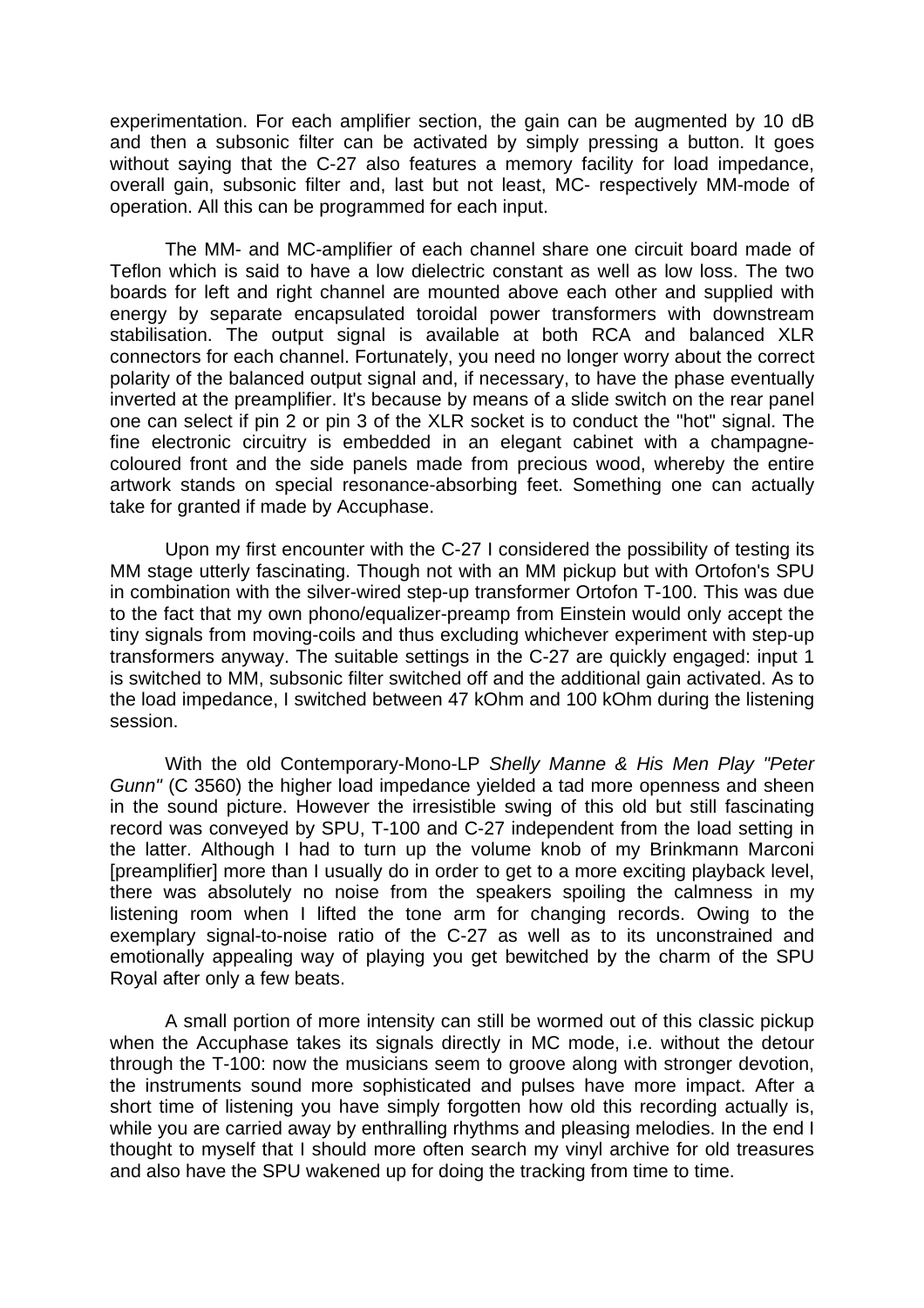Yet in the first place, we are talking about the C-27 here, which is currently working in "high gain" mode of operation and loading the SPU with 100 Ohm. When I switched to 30 Ohm the playback level was significantly lower so I went back to 100 Ohm again. In this configuration I did not need to turn up the volume knob on the Marconi as far as with the C-27 being in MM mode and the T-100 loading the SPU. Although the Accuphase without step-up transformer had to accomplish an additional gain of 30 dB, some low noise was audible only during playback intervals and my ears in close proximity to the tweeters. Evidently, the engineers at Accuphase have once again done an excellent job here!

 Ultimately, it's the sound that counts, and which ought to be ideally assessed by comparison, for instance with my fully balanced phono/equalizer from Einstein. Once again after a long time Chuck Maggione's *Children of Sanchez* came to rest on the platter of the Brinkmann LaGrange. The dynamic overture with its opulent instrumentation was really thrilling, no matter which of the two phono stages took over the amplification. Through the Einstein and balanced tone arm leads from Precision Interface Technology it altogether sounded a bit more analytical and a tad too chilly than through the Accuphase and leads from Ortofon. I have usually a large selection of tone arm leads from various makers at hand, but unfortunately not the balanced and unbalanced variety of the same maker. Therefore I cannot say for sure as to whether the audibly perceived differences are on the respective phono stages or rather the leads. It's however safe to say that the purist Einstein and the opulently equipped Accuphase are both playing at the same extremely high level, even if there are marginal differences audible, which eventually may be a matter of personal taste and preferences also.

 What has been said above can be applied on the condition that - like with the Einstein phono stage - the output signal of the C-27 is sent to the preamplifier in balanced mode. Now, unlike the Einstein, the Accuphase also offers the possibility of signal transfer via unbalanced output jacks and interconnects. Well, in this respect I can make some definite statements because I happen to own balanced as well as unbalanced interconnects from the same type and maker. For this specific comparison I allowed myself a different tone arm/cartridge combination: the dedicated position on the LaGrange for 12-inch tone arms was taken over by the Brinkmann 12.1. arm to which I mounted the quite expensive (from an absolute point of view) Air Tight PC-3 cartridge, yet which nevertheless offers excellent value for money and is ideally loaded with 100 Ohm. To wit: luminous sound colours, the wonderful transparency and effortless rendition of pulses made the Discovery reissue of Oregon's *Out of the Woods* a joy to listen to all the way across Side A, during which the PC-3 could also flourish again after a long time of rest.

 With "*Waterwheel*", my favourite piece on Side B, the audible differences between balanced and unbalanced connection from C-27 to the Marconi preamp were very small indeed: through the RCA interconnects the sonic picture was a wee bit more crisp and vivid and in the high frequencies a trace more gleaming still. Yet I should rather verify this first impression by playing one of the "test records" I'm most familiar with. So, Dick Schory's Percussion Spectacle makes soon clear that by means of XLR interconnects there are simply more of the minute soundstage information transferred to the preamplifier than via the RCA jacks. I assume that the hint more sheen I heard in unbalanced mode might well be attributed to the valves in